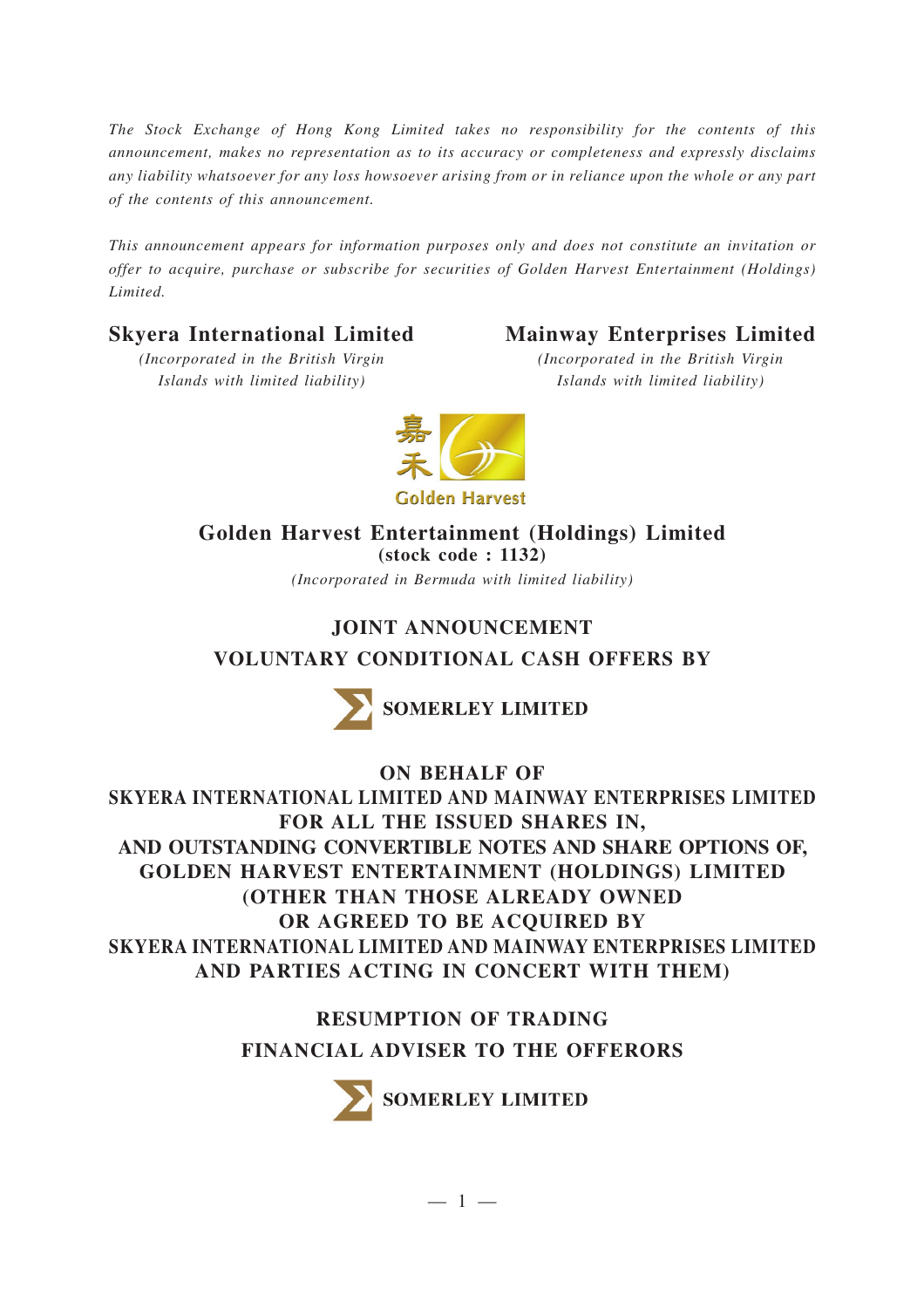## **The Offers**

The Offerors, which are wholly owned by Mr. Wu, the current Chairman and executive Director of the Company, announce a voluntary conditional cash offer for all the issued Shares, other than those already owned by the Offerors and parties acting in concert with them. As at the date of this announcement, the Offerors together with parties acting in concert with them hold 31,662,151 Shares, representing approximately 23.0% of the existing issued share capital of the Company. The Offerors together with parties acting in concert with them also hold the CT Note in the principal amount of HK\$20 million. The Offerors will make the Share Offer at the Share Offer Price of HK\$3.7 in cash for each Offer Share and comparable offers for the outstanding Convertible Notes and Options at appropriate prices in compliance with Rule 13 of the Takeovers Code. As at the date of this announcement, besides the HK\$20 million CT Note, there are HK\$80 million Convertible Notes outstanding and a total of 1,500,000 Options outstanding under the Share Option Scheme.

Based on the existing issued share capital of the Company of 137,819,446 Shares as at the date of this announcement, there are 106,157,295 Offer Shares, representing approximately 77.0% of the existing issued share capital of the Company. The Share Offer together with the Convertible Note Offer and Option Offer are valued at approximately HK\$527.4 million.

Somerley will make the Offers on behalf of the Offerors for all the Shares, Convertible Notes and Options not already owned or agreed to be acquired by the Offerors and parties acting in concert with them. The terms of the Offers are set out under the section headed "The Offers" below. Somerley is satisfied that sufficient financial resources are available to the Offerors to meet acceptances in full of the Offers. Funding for the Offers will be partly financed by way of issuing exchangeable notes up to an aggregate principal amount of US\$15.5 million by one of the Offerors to BCG, a wholly owned subsidiary of AID which is a private equity fund.

## **General**

The offer document containing, among other things, the terms of the Offers, together with the relevant forms of acceptance and transfer, will be despatched to the holders of the Shares, Convertible Notes and Options as soon as practicable, but in any event within 21 days of the date of this announcement or such later date(s) as agreed by the Executive.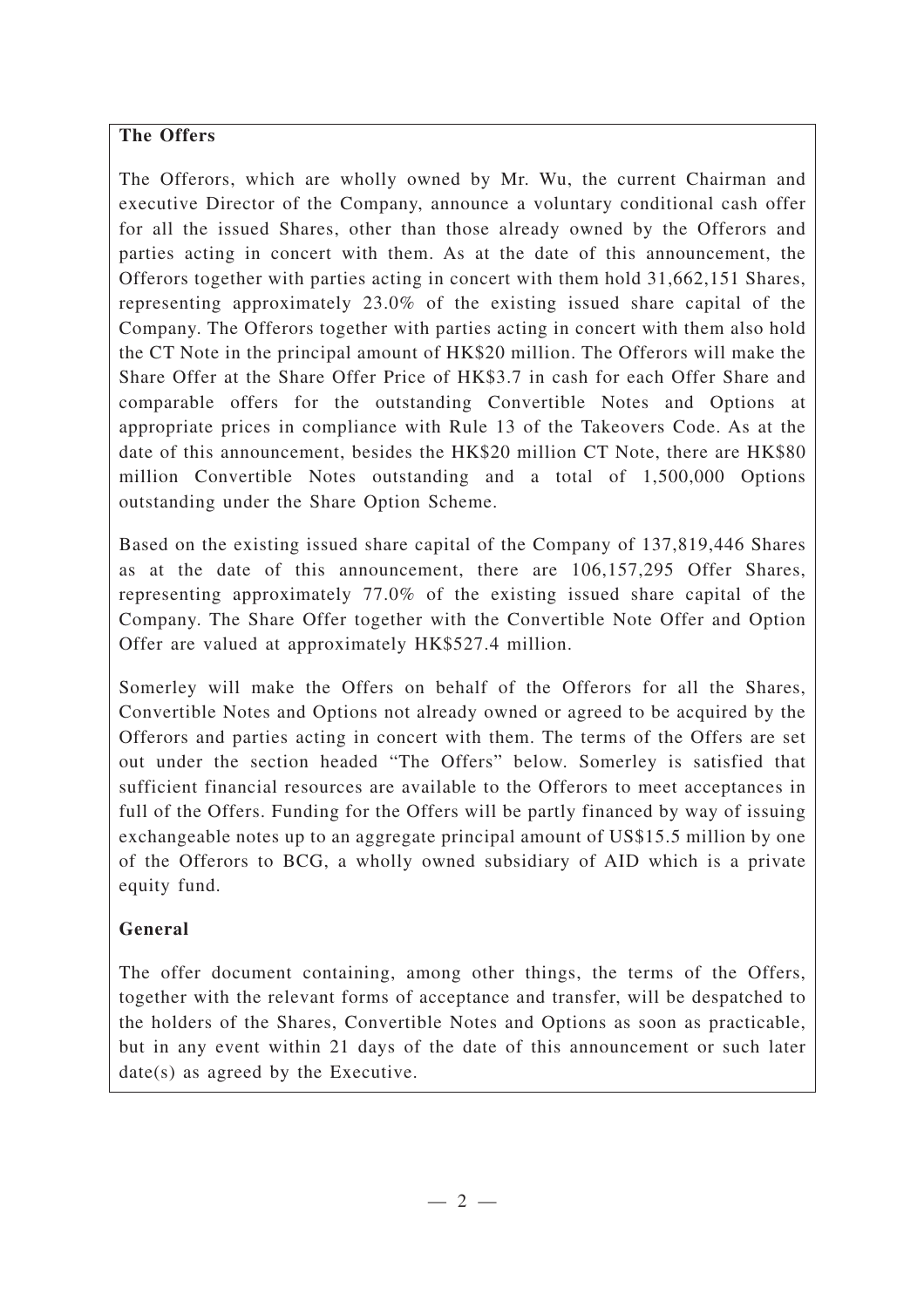An independent financial adviser will be appointed by the Company to advise the independent board committee and the independent shareholders of the Company in respect of the Offers. A further announcement will be made by the Company upon the appointment of the independent financial adviser.

### **Suspension and resumption of trading**

At the request of the Company, trading in the Shares has been suspended with effect from 9:46 a.m. on Monday, 26 May 2008 pending release of this announcement. Application has been made by the Company to the Stock Exchange for the resumption of trading in the Shares with effect from 9:30 a.m. on Thursday, 29 May 2008.

## **THE OFFERS**

Somerley, as the Offerors' financial adviser, will make the voluntary conditional cash offers on behalf of the Offerors for all the Shares, Convertible Notes and Options not already owned or agreed to be acquired by the Offerors and parties acting in concert with them in accordance with the Takeovers Code.

As at the date of this announcement, the Offerors together with parties acting in concert with them hold 31,662,151 Shares, representing approximately 23.0% of the existing issued share capital of the Company. CT also holds a Convertible Note in the principal amount of HK\$20 million with a present conversion price of HK\$2.2 per Share which will mature on 21 August 2008. Save for the above, the Offerors and parties acting in concert with them do not have any other holdings in the Company.

Besides the HK\$20 million CT Note, GH has further Convertible Notes outstanding in the total principal amount of HK\$80 million, which will mature on 21 August 2008. All the Convertible Notes had an initial conversion price of HK\$0.22 per Share which was adjusted to its present conversion price of HK\$2.2 per Share following the 10 into 1 share consolidation of GH which became effective in May 2007. GH also has outstanding Options in respect of 1.5 million Shares with exercise prices of HK\$2.6 and HK\$3.93 per Share exercisable up to 30 October 2011.

Pursuant to Rule 13 of the Takeovers Code, the Offerors are required to make comparable offers for all the outstanding Convertible Notes and Options as part of the Offers.

The Offers will be made on the following bases :

#### **The Share Offer**

**For each Offer Share** ........................................**HK\$3.7 in cash**

—3—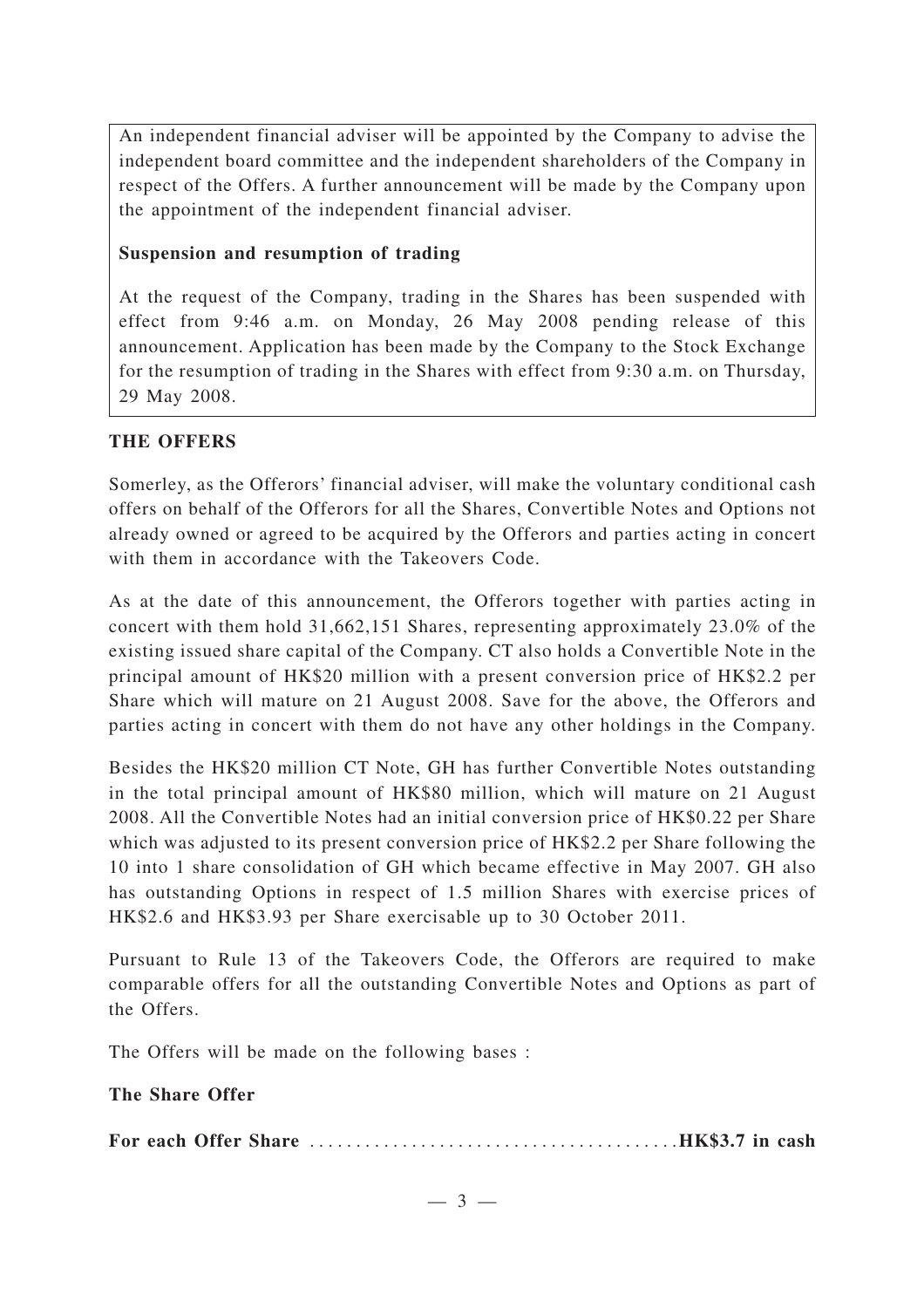The Offer Shares to be acquired under the Share Offer shall be fully paid and shall be acquired free from all liens, charges, encumbrances, rights of pre-emption and any other third party rights of any nature and together with all rights attaching to them as at the date of this announcement, including the right to receive in full all dividends and other distributions, if any, declared, made or paid on or after the date of this announcement.

## **The Convertible Note Offer**

## **Offer price for the Convertible Notes** .... **HK\$3.7 in cash for each underlying Share which may fall to be allotted and issued upon conversion at the conversion price of HK\$2.2 per Share**

By accepting the Convertible Note Offer, the holders will sell the Convertible Notes to the Offerors or their nominee(s) free from all liens, charges, encumbrances, rights of pre-emption and any other third party rights of any nature and together with all rights attached to them, including the right to interest accrued since the last interest payment date of 21 February 2008.

## **The Option Offer**

**For every Option with an exercise price of HK\$2.6** ...........**HK\$1.1 in cash**

**For every Option with an exercise price of HK\$3.93** .........**HK\$0.01 in cash**

The Option Offer price of HK\$1.1 for Options with an exercise price of HK\$2.60 represents the difference between the exercise price of HK\$2.60 and the Share Offer Price.

The exercise price for Options of HK\$3.93 is higher than the Share Offer Price and the Options are out of the money. In the circumstances, the Option Offer is being made only at a nominal price of HK\$0.01 for the cancellation of each corresponding Option.

Following acceptance of the Option Offer, the relevant Options together with all rights attaching thereto will be entirely cancelled and renounced.

Save for the Convertible Notes and Options as mentioned above, the Company has no outstanding options, warrants or securities convertible into Shares as at the date of this announcement.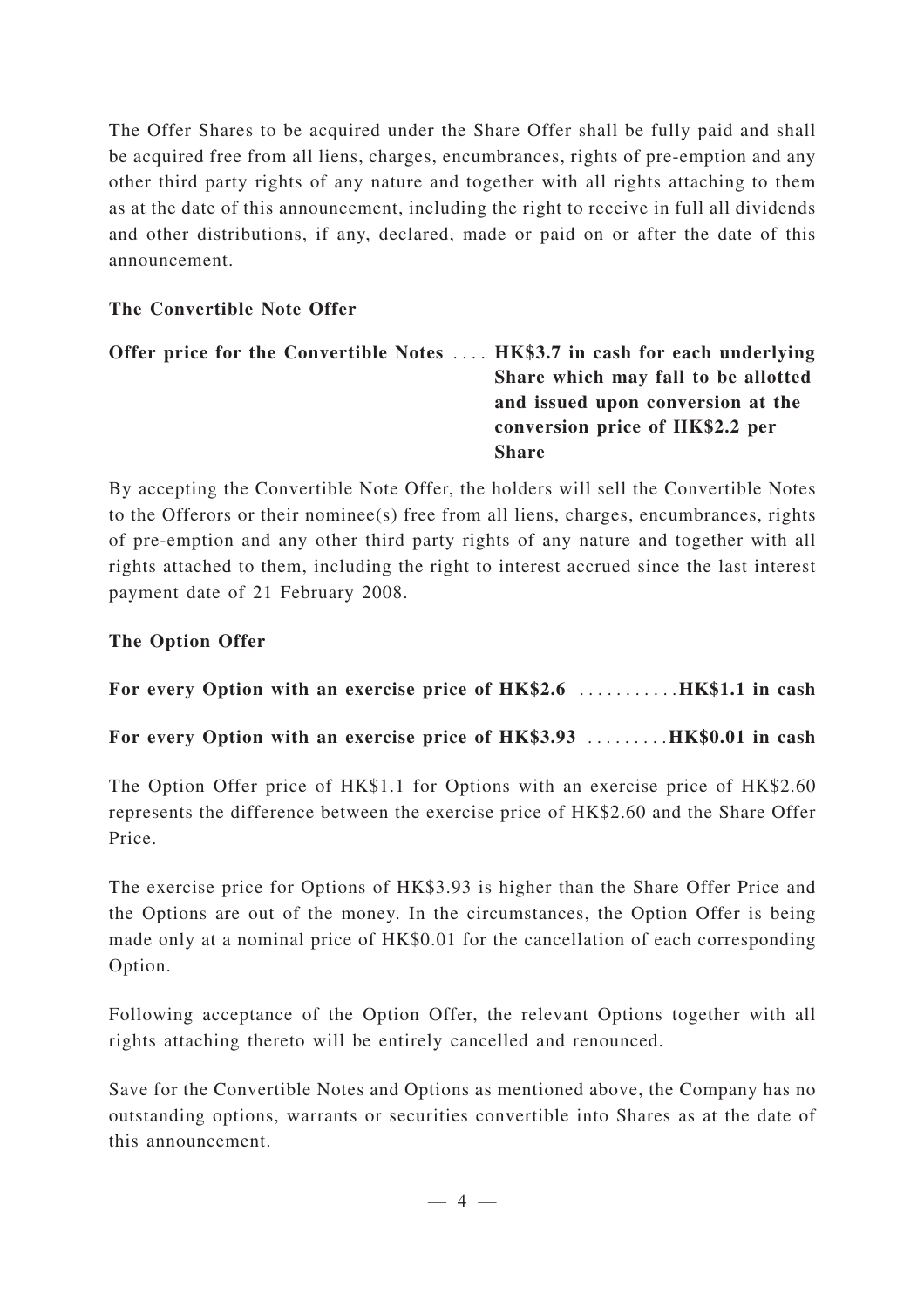### **Value of the Offers**

As at the date of this announcement, there are 137,819,446 Shares in issue, of which the Offerors together with parties acting in concert with them hold 31,662,151 Shares. On the basis of the Share Offer Price of HK\$3.7, the Share Offer is valued at approximately HK\$392.8 million. Assuming all the outstanding Convertible Notes (excluding the CT Note) are converted and all the outstanding Options were exercised, 37,863,635 new Shares would be issued and the Share Offer would then have a total value of HK\$532.9 million.

Other than the CT Note, the principal amount of the remaining Convertible Notes is HK\$80 million. The Convertible Note Offer is valued in aggregate at HK\$134.5 million.

There are a total of 1,500,000 Options outstanding entitling the holders to subscribe for an aggregate of 70,000 Shares at an exercise price of HK\$2.6 per Share and 1,430,000 Shares at an exercise price of HK\$3.93 per Share under the Share Option Scheme. The total amount required to satisfy cancellation of all the outstanding Share Options is HK\$91,300.

Somerley is satisfied that sufficient financial resources are available to the Offerors to satisfy full acceptance of the Offers. The funding arrangements include a subscription commitment in respect of the exchangeable notes of one of the Offerors by BCG, a wholly owned subsidiary of AID, which is engaged in private equity investment, as set out under the paragraph headed "Structure of the Offerors and funding".

## **Comparison with market price**

The Share Offer Price of HK\$3.7 per Offer Share :

- represents a premium of approximately 14.91% over the average closing price of HK\$3.22 per Share as quoted on the Stock Exchange for the 60 trading days up to and including the Last Trading Day;
- represents a premium of approximately 13.85% over the average closing price of HK\$3.25 per Share as quoted on the Stock Exchange for the 30 trading days up to and including the Last Trading Day;
- represents a premium of approximately 10.12% over the average closing price of HK\$3.36 per Share as quoted on the Stock Exchange for the 5 trading days up to and including the Last Trading Day;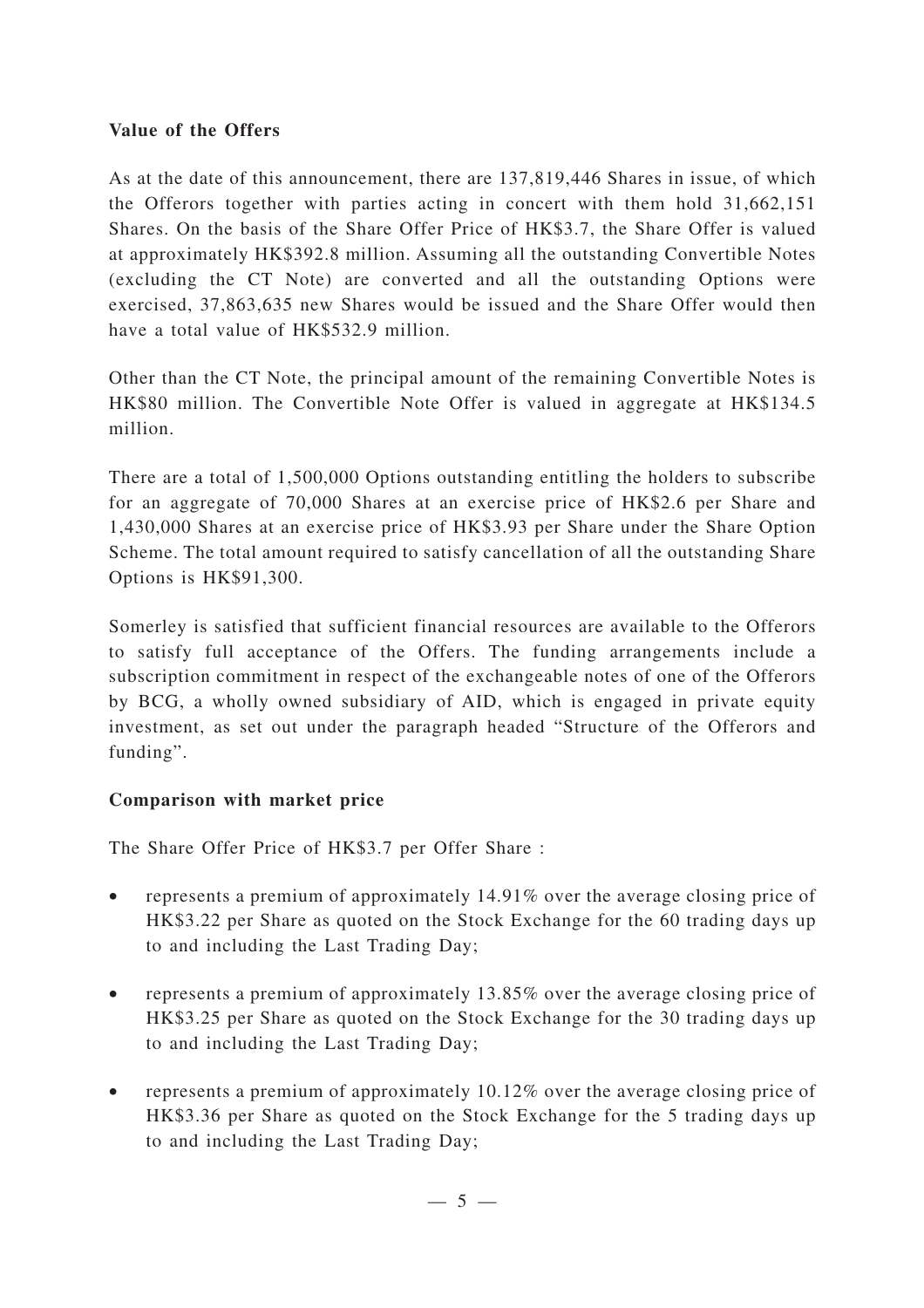- represents a premium of approximately 5.71% over the closing price of HK\$3.5 per Share as quoted on the Stock Exchange on the Last Trading Day; and
- represents a premium of approximately 1.65% over the adjusted unaudited consolidated net asset value per Share of approximately HK\$3.64 as at 31 December 2007 on a fully diluted basis, i.e. assuming full conversion of all outstanding Convertible Notes and Options.

### **Highest and lowest Share prices**

The highest and lowest closing prices of the Shares quoted on the Stock Exchange during the six-month period preceding the Last Trading Day were HK\$4.73 per Share on 11 December 2007 and HK\$2.81 per Share on 1 April 2008 respectively.

#### **Conditions of the Offers**

The Share Offer will be conditional upon the Offerors having received acceptances of the Offers which, together with (i) the Shares already owned or acquired or agreed to be acquired by the Offerors and parties acting in concert with them before or during the offer period of the Offers, and (ii) valid acceptances of the Convertible Note Offer (which will incorporate a conversion notice to the Company, in the form set out in the Convertible Notes, to be executed by the noteholders), will result in the Offerors and parties acting in concert with them holding more than 50% of the voting rights attributable to the issued Shares in the capital of the Company at the time (the "Condition") the Share Offer becomes unconditional (including any voting rights attributable to Shares unconditionally issued or to be issued pursuant to the valid exercise of any outstanding Options, and/or the valid conversion of any outstanding Convertible Notes at such time). The acceptance form for the Convertible Note Offer will incorporate a conversion notice, in the form set out in the Convertible Notes, to be executed by the noteholders. Upon the Offers becoming unconditional, the Offerors will notify the Company of their receipt of valid acceptances of the Convertible Note Offer and release the conversion notice(s) executed by the noteholders to the Company. On receipt of the said conversion notice(s) from the Offerors, the Company will issue the new Shares in respect of the Convertible Notes received under the Convertible Note Offer to the Offerors. The Company agrees with the adoption for the aforesaid process with regards to the arrangement for the conversion of the Convertible Notes. For holders of the Convertible Notes and the Options who have not deliverd executed conversion/exercise notice, their completion and return of the relevant form of acceptance and transfer in accordance with the instructions printed thereon would still be considered as a valid acceptance of the Convertible Note Offer/Option Offer. If the Offerors do not receive acceptances of the Offers which meet the Condition, the Offers will not become unconditional and will lapse.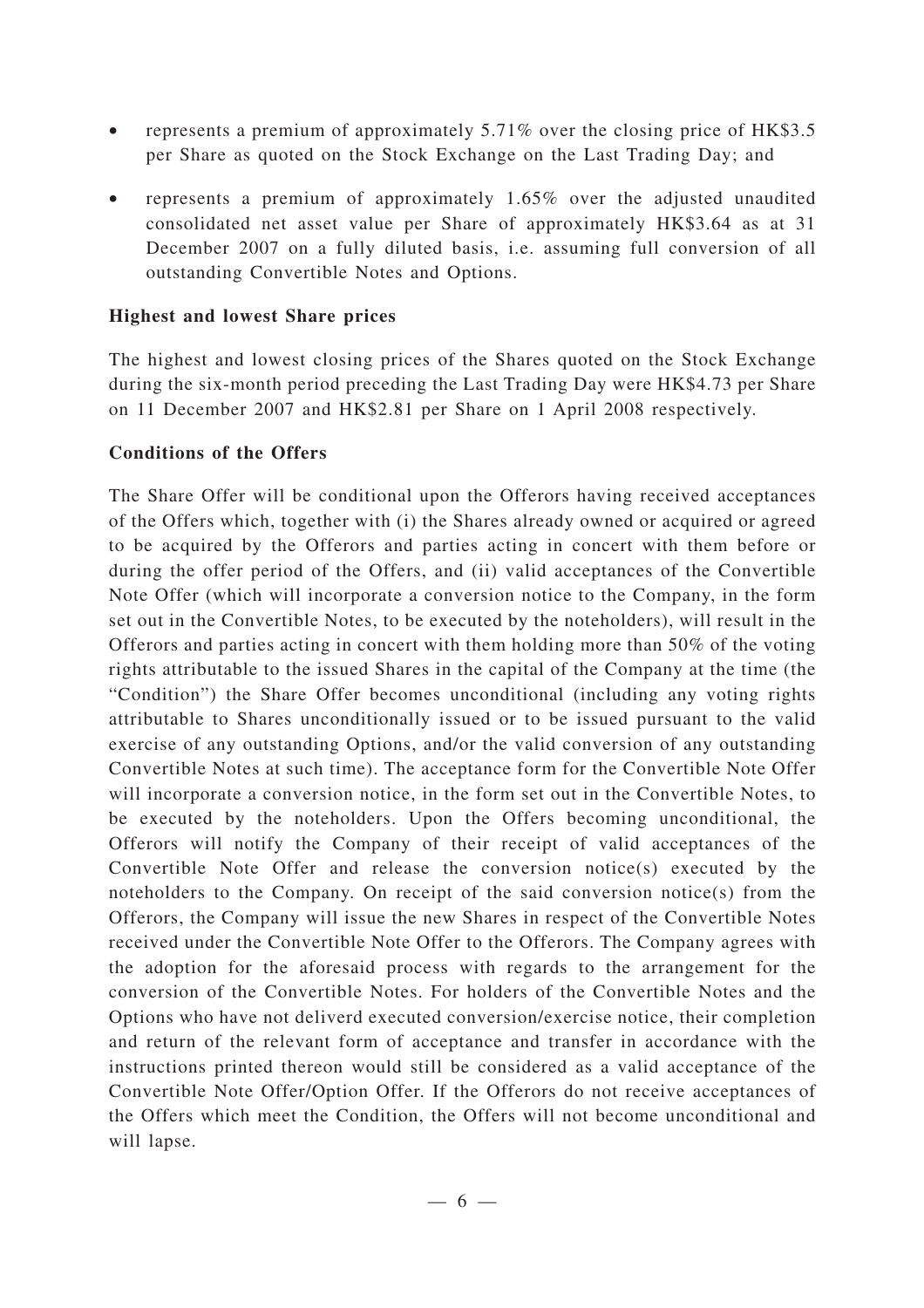The Convertible Note Offer and the Option Offer are conditional only on the Share Offer becoming unconditional in all respects.

**Completion of the Offers is subject to the conditions set out above and the Offers may or may not proceed. Accordingly, Shareholders and potential investors are reminded to exercise extreme caution when trading in the securities of the Company.**

## **Stamp duty**

Seller's ad valorem stamp duty at a rate of 0.1% of the market value of the Shares or consideration payable by the Offerors in respect of the relevant acceptances of the Share Offer and the Convertible Note Offer, whichever is higher, will be deducted from the amount payable to the relevant Shareholder on acceptance of the Share Offer or the Convertible Note Offer. The Offerors will arrange for payment of the stamp duty on behalf of accepting Shareholders in connection with the acceptance of the Share Offer or the Convertible Note Offer and the transfer of the Offer Shares.

No stamp duty is payable in connection with the acceptance of the cancellation of the Options.

# **Payment**

Provided that the Offers have become, or have been declared, unconditional, payment in respect of acceptances of the Offers will be made as soon as possible but in any event within 10 days of the later of the date on which the Offers become, or are declared, unconditional and the date of receipt of a duly completed acceptance. Such information will be contained in detail in the Offer Document.

## **Structure of the Offerors and funding**

The maximum consideration payable under the Offers is approximately HK\$532.9 million, equivalent to approximately US\$68.8 million, of which approximately US\$53.3 million will be provided by Mr. Wu and the remaining will be financed by a financing arrangement entered into with BCG.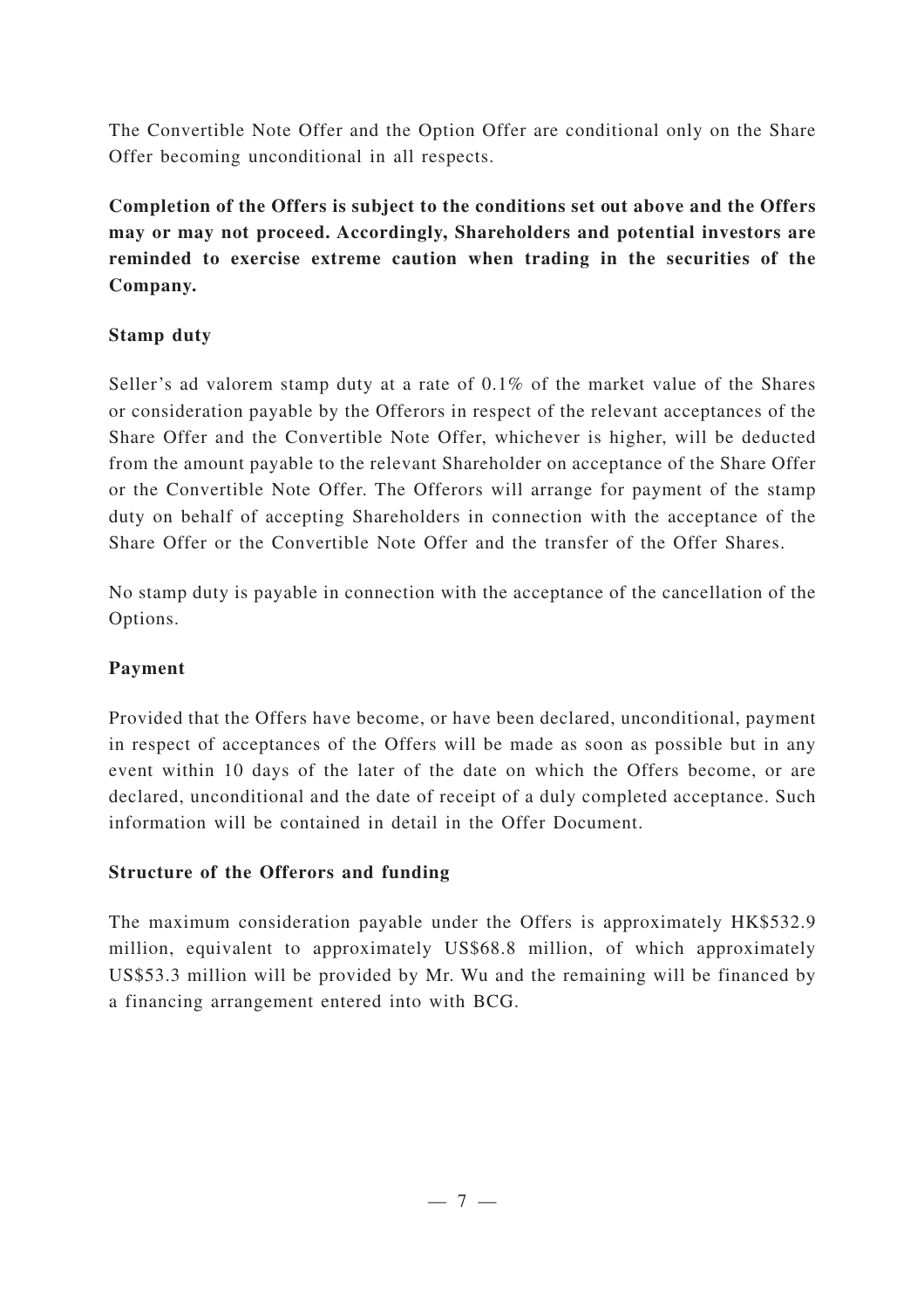The shareholding structure of the Offerors and the funding arrangements for the Offers are set out in the chart below :



Mainway and Mr. Wu have entered into a subscription agreement with BCG on 28 May 2008 pursuant to which BCG has agreed to subscribe for and Mainway has agreed to issue exchangeable notes of up to an aggregate principal amount of US\$15.5 million, the exact amount of subscription of exchangeable notes by BCG being dependent on the level of acceptance under the Offers. The proceeds derived by Mainway from the issuance of exchangeable notes to BCG will be used as part of the funding arrangements for the Offers. As at the date hereof, AID and BCG hold no Shares or other securities of the Company.

Skyera and Mainway will make the Offers jointly. Skyera will take up acceptances under the Offers up to the first US\$39.3 million in value. Mainway will take up the remaining acceptances under the Offers. The exchangeable notes are exchangeable, at the discretion of the noteholder, into Shares to be taken up by Mainway under the Offers. The conversion price will be equivalent to the Share Offer Price.

Repayment of the exchangeable notes is guaranteed by Mr. Wu and further secured by a first charge on shares of Mainway and any Shares acquired by Mainway under the Offers. The charges on shares will be released upon the earlier of (i) full repayment; or (ii) full conversion of the exchangeable notes into Shares held by Mainway.

Save as disclosed above, there is no arrangement (whether by way of option, indemnity or otherwise) of the kind referred to in Note 8 to Rule 22 of the Takeovers Code in relation to the securities of the Offerors or the Company.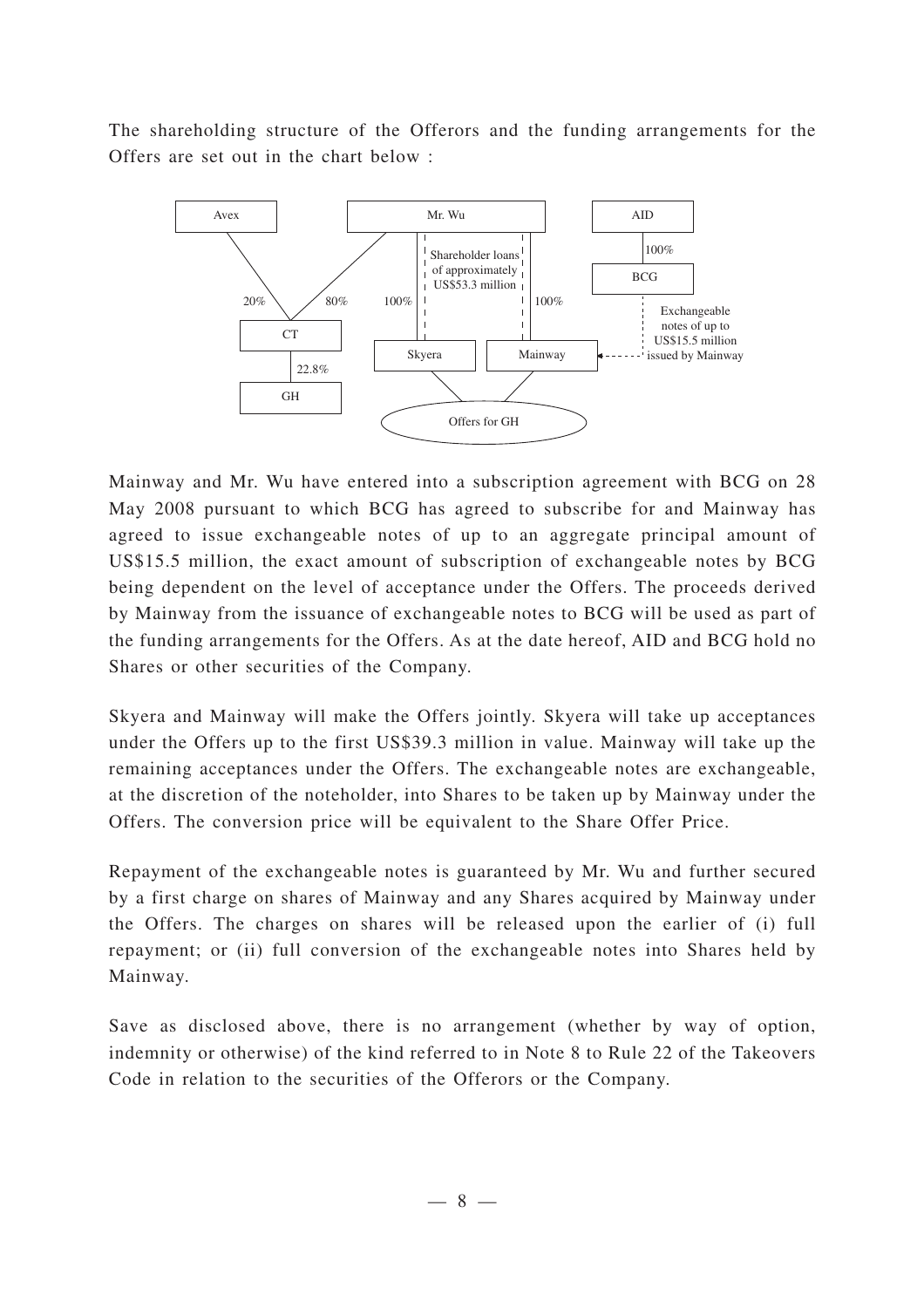#### **INFORMATION ON THE GROUP**

The Group is principally engaged in worldwide film and video distribution, film exhibition in Hong Kong, mainland China, Taiwan and Singapore, and the operation of a film processing business in Hong Kong. According to the latest annual report of GH, the Group recorded audited net profits of approximately HK\$5.2 million and HK\$96.6 million for the two years ended 30 June 2006 and 30 June 2007, respectively. The significant increase in net profit for the year ended 2007 was mainly due to a one-off gain amounting to HK\$115.9 million on disposal of one of the Group's cinema circuits in Malaysia. According to the interim report of GH, the Group recorded an unaudited net profit of approximately HK\$3.1 million for the six months period ended 31 December 2007, a fall of 74.3% compared to the same period in 2006. The decrease in net profit resulted from a weaker contribution from the film distribution activities during the period and the revenue forgone from the Malaysian cinema circuit disposed of in the previous year.

The Company has not declared any dividend since 1996.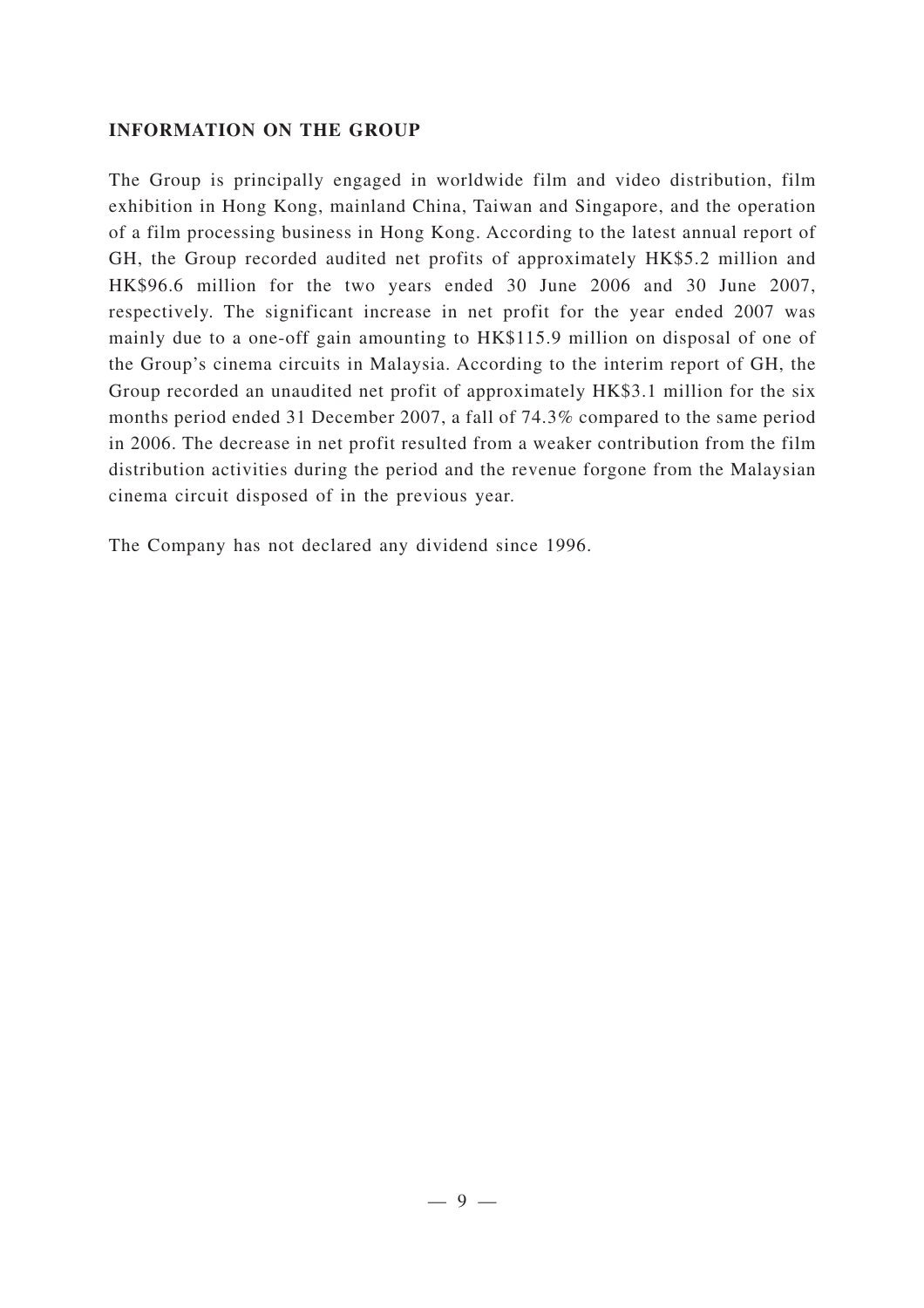#### **SHAREHOLDING OF THE GROUP**

#### **Shareholders Existing holdings**

|                                                         | No. of Shares<br>$(\%)$  | No. of underlying<br>of outstanding<br>Convertible<br>Notes and<br>Options | Immediately<br>after<br>Shares in respect conversion of<br>the HK\$20m<br>Convertible<br>Note held by<br><b>CT</b><br>No. of Shares No. of Shares<br>$(\%)$ | Immediately<br>after<br>conversion<br>of all<br>outstanding<br>Convertible<br>Notes and<br><b>Options</b><br>$(\%)$ |
|---------------------------------------------------------|--------------------------|----------------------------------------------------------------------------|-------------------------------------------------------------------------------------------------------------------------------------------------------------|---------------------------------------------------------------------------------------------------------------------|
| CT and concert parties of the<br>Offerors (Note a)      | 31,662,151<br>$(23.0\%)$ | 9,090,909                                                                  | 40,753,060<br>(27.7%)                                                                                                                                       | 40,753,060<br>$(22.1\%)$                                                                                            |
| Mr. Li Ka-shing and his associates                      | 22,256,750<br>$(16.1\%)$ | 9,090,909                                                                  | 22,256,750<br>$(15.1\%)$                                                                                                                                    | 31,347,659<br>$(17.0\%)$                                                                                            |
| Typhoon (Note b)                                        | 15,500,000<br>$(11.2\%)$ | 4,545,454                                                                  | 15,500,000<br>$(10.6\%)$                                                                                                                                    | 20,045,454<br>$(10.8\%)$                                                                                            |
| ITC Corporation Limited & its<br>associates (Note $c$ ) | 9,090,909<br>$(6.6\%)$   | 22,727,272                                                                 | 9,090,909<br>$(6.2\%)$                                                                                                                                      | 31,818,181<br>$(17.2\%)$                                                                                            |
| Evenstar (Note d)                                       | 15,114,939<br>$(11.0\%)$ |                                                                            | 15,114,939<br>$(10.3\%)$                                                                                                                                    | 15,114,939<br>$(8.2\%)$                                                                                             |
| Other existing Directors (Note e)                       | 200,000<br>$(0.2\%)$     | 620,000                                                                    | 200,000<br>$(0.1\%)$                                                                                                                                        | 820,000<br>$(0.4\%)$                                                                                                |
| Other optionholders                                     |                          | 880,000                                                                    |                                                                                                                                                             | 880,000<br>$(0.5\%)$                                                                                                |
| Other public Shareholders                               | 43,994,697<br>$(31.9\%)$ |                                                                            | 43,994,697<br>$(30.0\%)$                                                                                                                                    | 43,994,697<br>$(23.8\%)$                                                                                            |
| <b>Total:</b>                                           | 137,819,446              | 46,954,544                                                                 | 146,910,355                                                                                                                                                 | 184,773,990                                                                                                         |

*Notes :*

- *(a)* Parties acting in concert with the Offerors include Mr. Shen De Min, a Director appointed in March 2008 after CT became a substantial Shareholder in October 2007, who holds 200,000 Shares.
- *(b)* Typhoon Music (PRC) Limited ("Typhoon") is 50:50 held by EMI Group Plc and Mr. Norman Cheng Tung Hon through their respective wholly owned companies.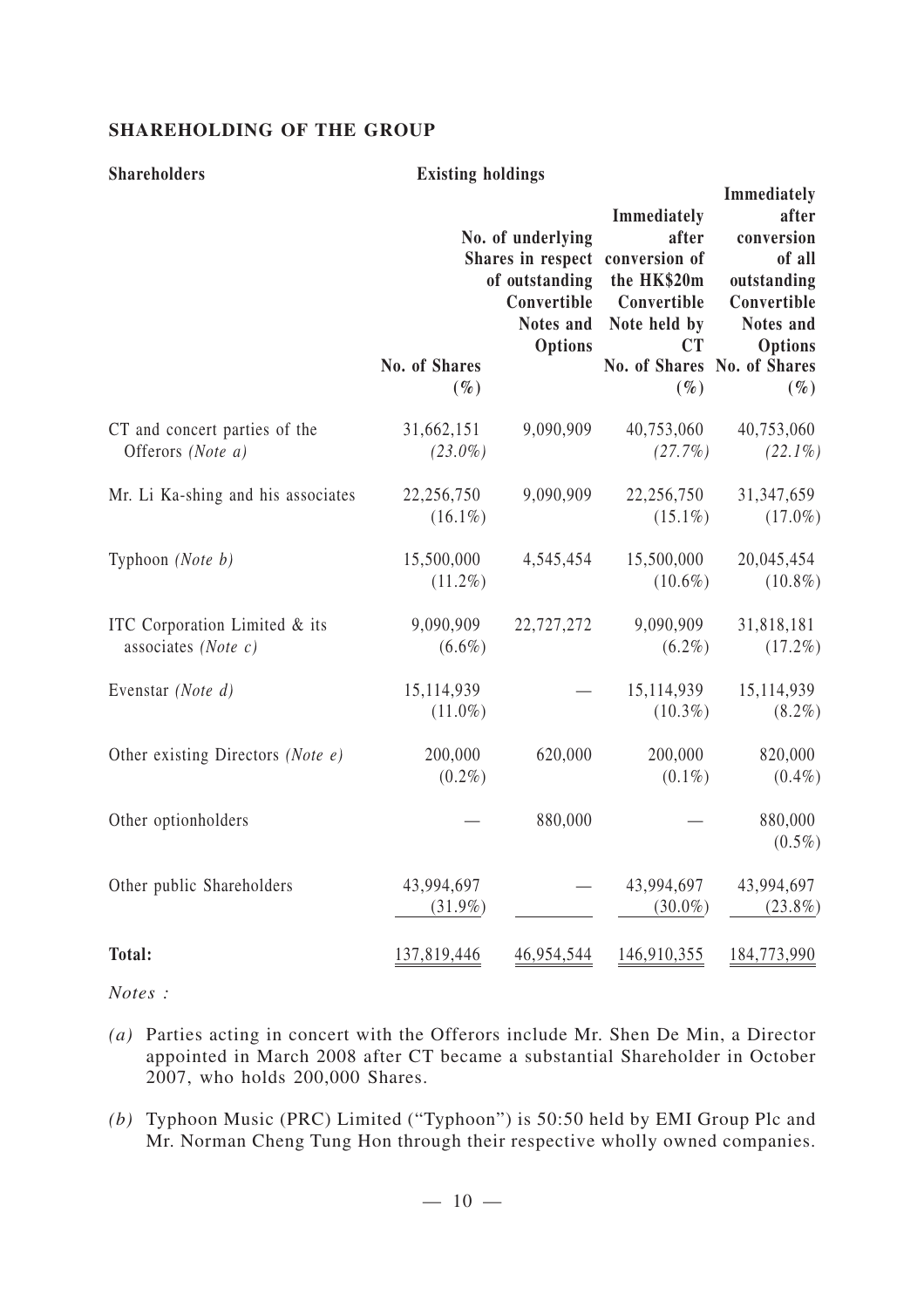- *(c)* The shares of ITC Corporation Limited are listed on the Main Board of the Stock Exchange and its controlling shareholder is Mr. Chan Kwok Keung, Charles.
- *(d)* Evenstar Master Fund Segregated Portfolio Company ("Evenstar") is an 85% owned subsidiary of Evenstar Capital Management Limited. On 14 April 2008, Evenstar increased its shareholding in GH to 11.0% and became a substantial shareholder of GH.
- *(e)* 200,000 Shares and 620,000 Options are held by certain Directors who are not acting in concert with the Offerors.

Except for the 31,462,151 Shares and HK\$20 million Convertible Notes held by CT and 200,000 Shares held by a Director appointed to the Board after CT became a substantial Shareholder who is acting in concert with the Offerors, neither the Offerors nor any parties acting in concert with them hold any Shares or any options, warrants, derivatives or securities which are convertible into Shares.

## **INFORMATION ON THE OFFERORS AND THEIR CONCERT PARTIES**

## **The Offerors**

Both Skyera and Mainway are incorporated in the British Virgin Islands and are wholly owned by Mr. Wu. They are investment holding companies and have not carried on any business activities since their incorporation in April 2008, except in relation to the Offers. As at the date of this announcement, the Offerors have no major assets or liabilities except the shareholder loans in the aggregate amount of US\$53.3 million advanced by Mr. Wu to finance the Offers.

#### **Mr. Wu, CT and Avex**

Mr. Wu, aged 44, is currently a director of CT which is a 22.8% shareholder of GH and the owner of CT Note as at the date of this announcement. CT, incorporated in the British Virgin Islands with limited liability, was founded by Mr. Wu in 2004 and principally engages in television and film production, music and musical production, artist management and advertising business in the PRC. CT is owned as to 80% by Mr. Wu and 20% by Avex, a company listed on Tokyo Stock Exchange First Section, which engages in communication and content creation business in both Japan and overseas. Mr. Wu is the Chairman and an executive director of GH. He is also the sole director and sole beneficial owner of Skyera and Mainway.

Since founding the CT Entertainment Group in 2004, Mr. Wu has expanded the businesses of CT Entertainment Group into television and film production, music and musical production, artist management and advertising. Mr. Wu introduced Avex as a strategic investor of CT Entertainment Group in 2006.

Mr. Wu has been involved in high-technology and communications businesses since the 1990s. He served as the managing director of Holdrich Investment Limited, a company incorporated in British Virgin Islands specialising in telecommunications,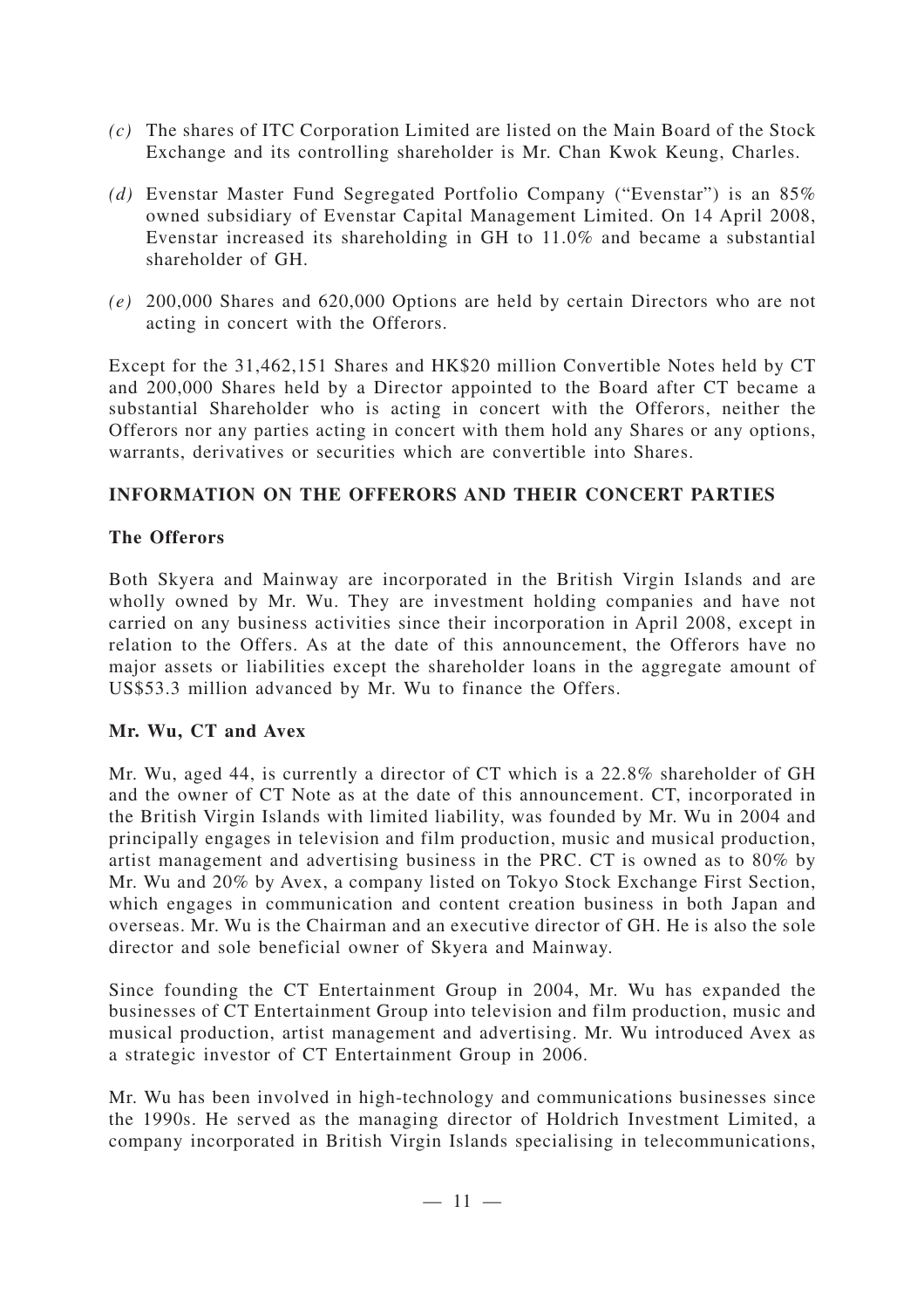semiconductor and technology-related industries. Mr. Wu graduated with a Bachelor degree of Business Administration from the SOKA University Japan in 1992. Mr. Wu has not held any directorship in any listed public company other than GH in the last three years.

# **AID and BCG**

AID is an investment holding company engaged in private equity investment and is wholly owned by AID Partners Capital I, L.P., a limited partnership established in Cayman Islands (the "AID Fund"). As confirmed by the AID Fund, the current fund-holders of the AID Fund include the general partner, and certain limited partners who are institutional and professional investors. The AID Fund is managed and controlled by the general partner, which is another limited partnership, ultimately controlled by Mr. Kelvin Wu and Mr. Chang Tat Joel.

AID has a size of around US\$130 million, including paid in capital and commitments. Besides involvement in the Offers, AID has committed to and made investments including a minority holding in a bio-fuel producer, whose shares are traded on the New York Stock Exchange.

BCG is incorporated in the British Virgin Islands, is wholly-owned by AID and has not carried on any business activities since its incorporation in January 2008, except for entering into the subscription agreement as described above with Mainway for the purpose of funding the Offers.

CT, Avex, AID and BCG are deemed to be parties acting in concert with the Offerors under the Takeovers Code. Save for the acquisition of 30,000 Shares by CT on the market at a price of HK\$2.9 each on 7 April 2008, none of the Offerors and parties acting in concert with them has dealt in any Shares in the period commencing from the date falling six months prior to the date of this announcement.

As at the date of this announcement, none of the Offerors or parties acting in concert with them has received any irrevocable commitment to accept the Offers.

## **REASONS FOR THE OFFERS AND OFFERORS' INTENTIONS FOR THE GROUP**

Mr. Wu, together with parties acting in concert with the Offerors, currently hold approximately 23.0% of the Company and would like to increase this to a controlling shareholding to be held for long term. He considers that the Group's film production, distribution and exhibition businesses in Asia have good potential, although these businesses also face challenges due to factors such as changes in technology and piracy. In view of these challenges and his substantial industry experience particularly in the PRC, Mr. Wu considers that the Company will benefit from the commitment and stability which he can bring as a long term controlling Shareholder.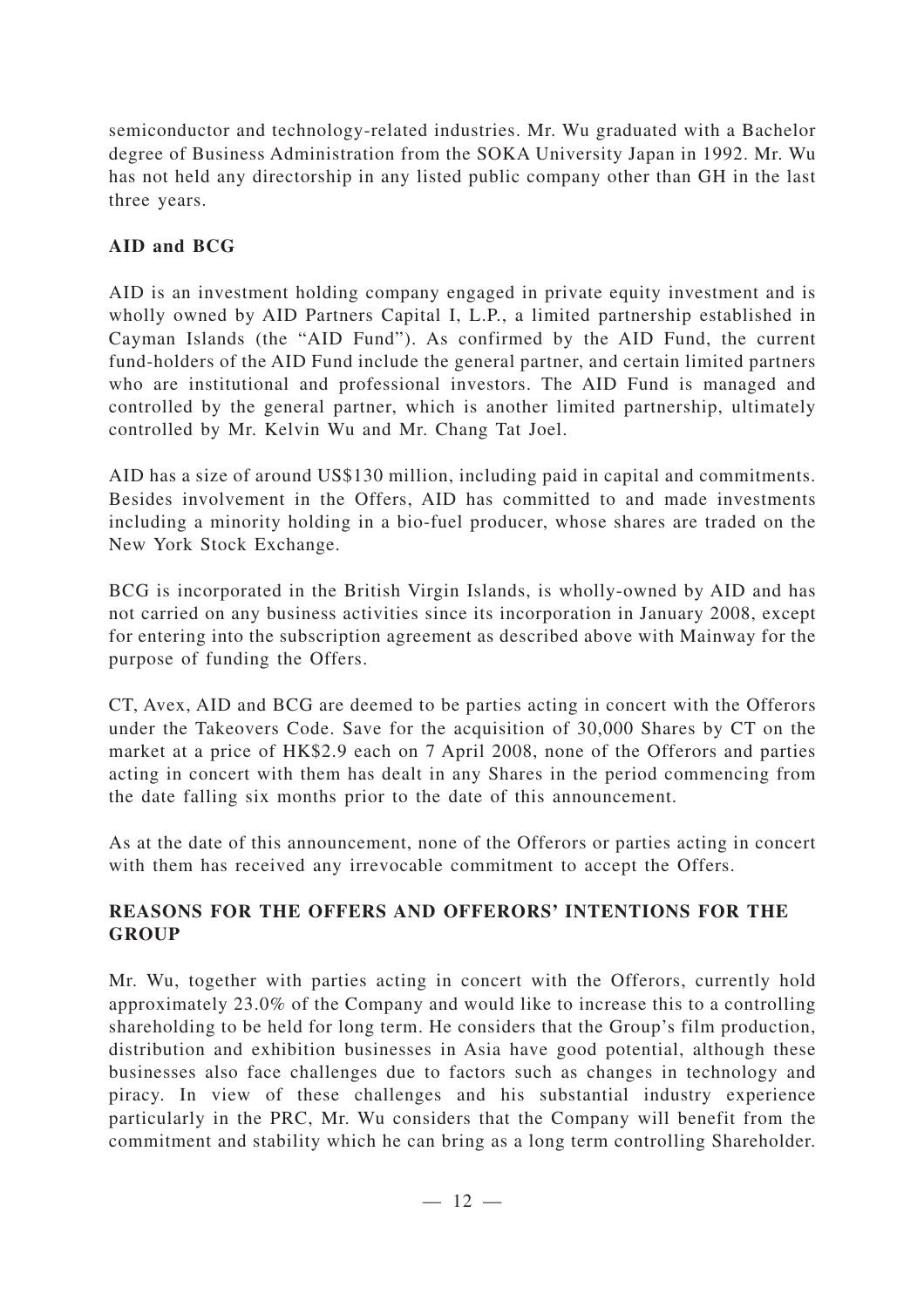At the same time, Mr. Wu recognises that the Shares are in general thinly traded with the average monthly trading volume of the Shares since January 2008 being below 5% of the public float. The Offers represent an opportunity to Shareholders who wish to exit from their investment.

The Offerors intend that the Group will continue its existing principal activities and will maintain the listing status of the Company on the Stock Exchange after closing of the Offers. The Offerors have no intention to re-deploy the employees or the fixed assets of the Group other than in the ordinary course of business.

Mr. Wu has no intention to nominate additional Directors to the Board. An appropriate announcement will be made if there is any proposed change in the composition of the Board and any new appointment of Directors.

The Offerors confirm that there are no agreements or arrangements to which the Offerors are parties which relate to the circumstances in which they may or may not invoke or seek to invoke a pre-condition or a condition to the Offers.

### **MAINTAINING THE LISTING STATUS OF THE COMPANY**

**The Stock Exchange has stated that if, upon closing of the Offers, less than 25% of the Shares are held by the public or if the Stock Exchange believes that (i) a false market exists or may exist in the trading of the Shares; or (ii) there are insufficient Shares in public hands to maintain an orderly market, then it will consider exercising its discretion to suspend trading in the Shares until a level of sufficient public float is attained.**

**So long as the Company remains a listed company, the Stock Exchange will also closely monitor all future acquisitions or disposals of assets of the Company. The Stock Exchange has the discretion to require the Company to issue an announcement and a circular to the Shareholders irrespective of the size of any proposed transactions, particularly when such proposed transactions represent a departure from the principal activities of the Company. The Stock Exchange also has the power to aggregate a series of acquisitions or disposals of assets by the Company and any such transactions may result in the Company being treated as if it were a new listing applicant and subject to the requirements for new listing applicants as set out in the Listing Rules.**

#### **GENERAL**

#### **Offer Document**

The Offer Document containing details of, among other things, the full terms and conditions of the Offers, together with the relevant forms of acceptance and transfer, will be despatched to the holders of the Shares, Convertible Notes and Options as soon as practicable, but in any event within 21 days of the date of this announcement or such later date(s) as agreed by the Executive.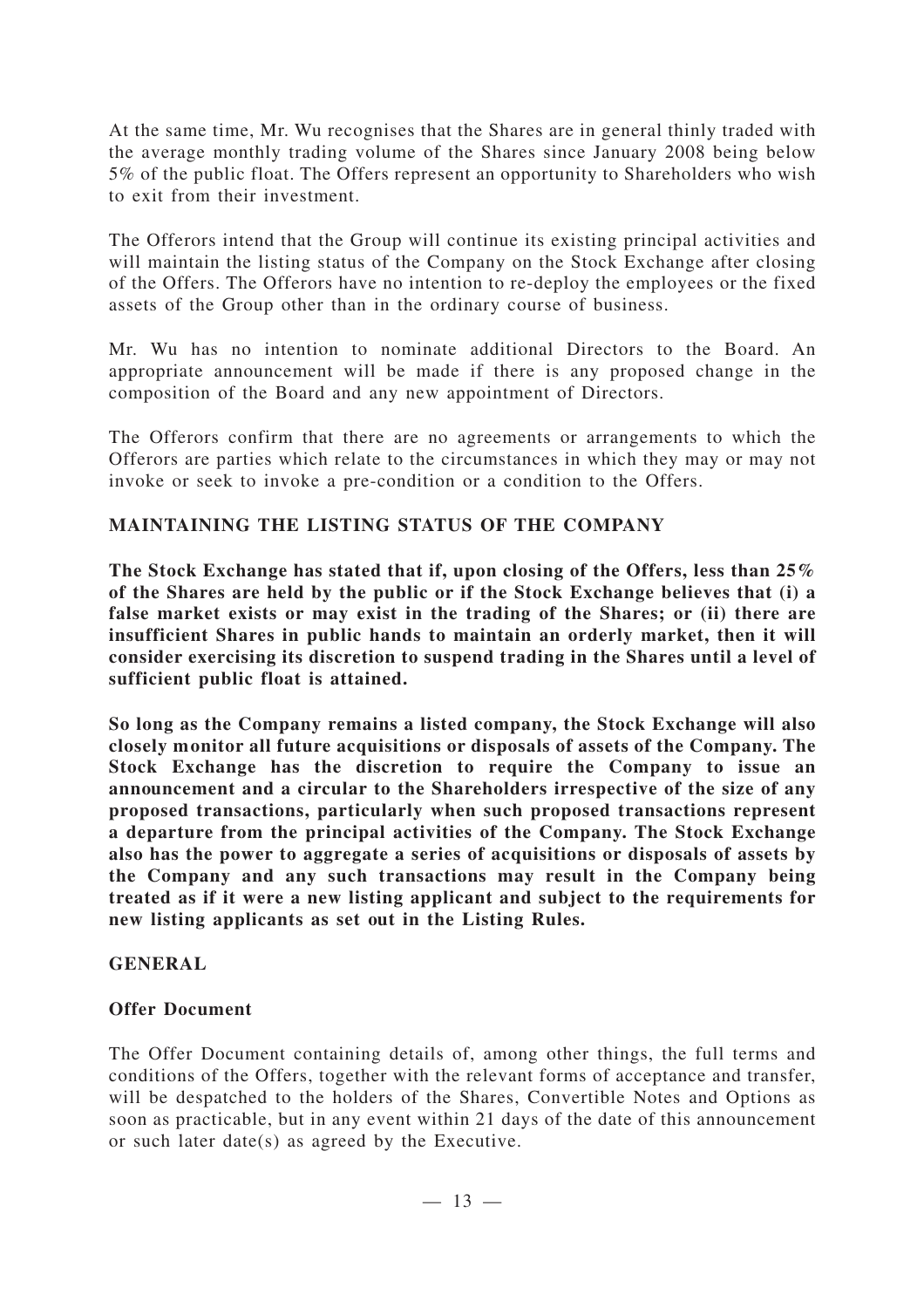### **Appointment of independent financial adviser**

An independent financial adviser will be appointed by the Company to advise the independent board committee and the independent shareholders of the Company in respect of the Offers. A further announcement will be made by the Company upon the appointment of the independent financial adviser.

#### **Availability of the Offers**

The Offer Document will be sent to holders of Shares, Convertible Notes and Options, including those with a registered address outside Hong Kong. The availability of the Offers to persons not resident in Hong Kong, however, may be affected by the applicable laws of the jurisdictions in which such persons are resident. Persons not resident in Hong Kong should inform themselves about and observe any applicable requirements in their own jurisdictions. The Offerors reserve the right, subject to receipt of the necessary waivers from the Executive under note 3 to Rule 8.1 of the Takeovers Code, not to despatch the Offer Document to such overseas holders where compliance with relevant laws may be unduly burdensome.

The Offerors reserve the right to notify any matter, including the making of the Offers, to the holders of Shares, Convertible Notes and Options having a registered address outside Hong Kong by announcement or by advertisement in a newspaper which may or may not be circulated in the jurisdiction of which such holders are resident. The notice will be deemed to have been sufficiently given, despite any failure by such holders to receive or see that notice.

#### **For residents of the United States**

The Offers are for the securities of a company incorporated in Bermuda and listed on the Stock Exchange and are subject to disclosure and other procedural requirements, including with respect to withdrawal rights, the offer timetable, settlement procedures and timing of payments that differ from those applicable under United States domestic tender offer procedures and law.

It may be difficult for U.S. holders of Shares, Convertible Notes and Options to enforce their rights and any claim arising out of the United States federal securities laws, since the Offerors and some or all of their assets are located outside of the United States, and some or all of their officers and directors are resident outside of the United States. U.S. holders may not be able to sue a foreign company or its officers or directors in a non-U.S. court for violations of the United States securities laws. It may be difficult to compel a foreign company and its affiliates to subject themselves to the jurisdiction and judgment of a court located within the United States.

To the extent permitted by and subject to applicable laws and regulations (including the Takeovers Code), in accordance with normal Hong Kong practice, the Offerors and their affiliates or any adviser, broker or other person acting as the agent of or on behalf of the Offerors, may from time to time make certain purchases of, or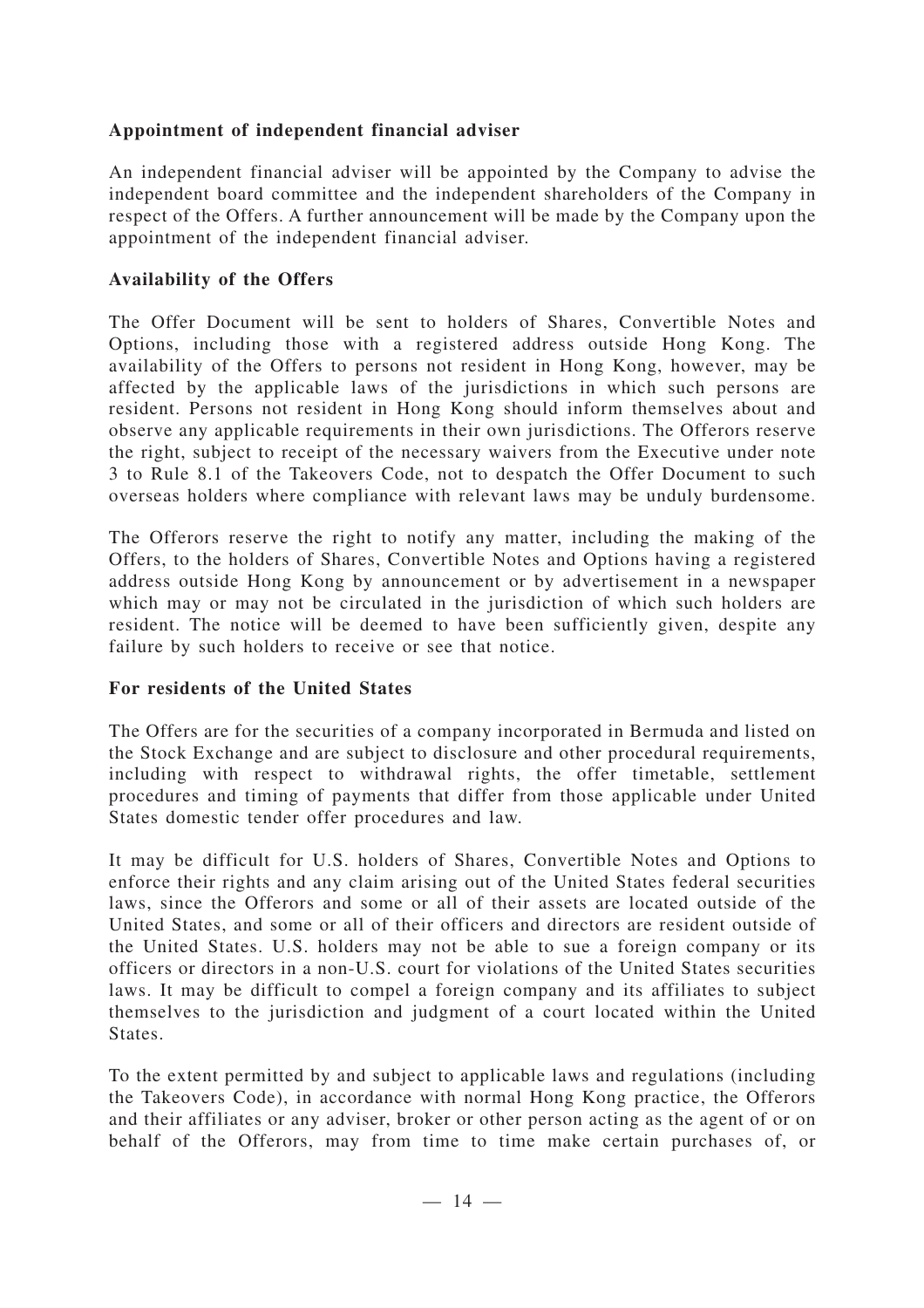arrangements to purchase, Shares, Convertible Notes and Options outside the United States other than pursuant to the Offers, before or during the period in which the Offers remain open for acceptance. These purchases may occur either in the open market at prevailing prices or in private transactions at negotiated prices (subject to implications under Rule 24 of the Takeovers Code where applicable). Any information about any such purchases will be disclosed as required in Hong Kong and will be available from www.sfc.hk. Information about any such purchases will also be communicated to holders in the United States to the extent that such information is made public in Hong Kong.

This announcement contains forward-looking statements. These statements as they appear throughout this announcement are not guarantees of future performance and are subject to inherent risks and uncertainties. Forward-looking statements may be identified by the fact that they do not relate strictly to historical or current facts and include, without limitation, words such as "may", "will", "expects", "believes", "anticipates", "plans", "intends", "could", or the negative of such terms, and other variations on such terms or comparable terminology. Forward-looking statements include statements about the expected future business of the Company resulting from and following the Offers. These statements reflect the current expectations of the management of the Offerors based upon information currently available to them and are subject to various assumptions, as well as risks and uncertainties that may be outside of their control. Actual results could differ materially from those expressed or implied in such forward-looking statements. Any forward-looking statement speaks only as of the date on which it is made and the Offerors do not undertake any obligation to update or revise such statement, whether as a result of new information, future events or otherwise.

## **DEALINGS DISCLOSURE**

The associates of the Offerors are reminded to disclose their dealings in the securities of the Company under Rule 22 of the Takeovers Code.

Stockbrokers, banks and others who deal in relevant securities on behalf of clients have a general duty to ensure, so far as they are able, that those clients are aware of the disclosure obligations attaching to associates and other persons under Rule 22 of the Takeovers Code and that those clients are willing to comply with them. Principal traders and dealers who deal directly with investors should, in appropriate cases, likewise draw attention to the relevant rules of the Takeovers Code. However, this does not apply when the total value of dealings (excluding stamp duty and commission) in any relevant security undertaken for a client during any seven-day period is less than HK\$1 million.

This dispensation does not alter the obligation of the principals, associates and other persons themselves to initiate disclosure of their own dealings, whatever total value is involved.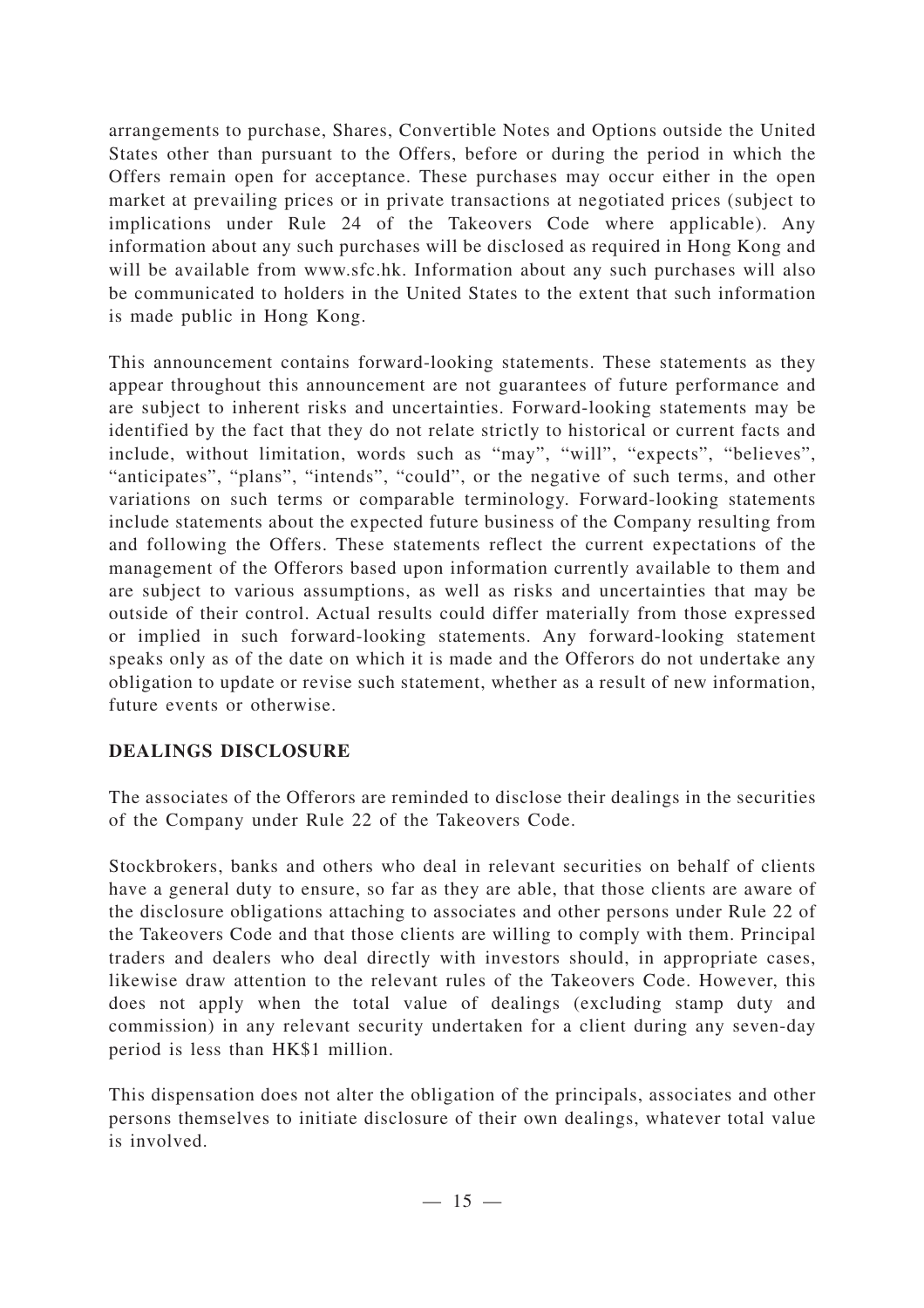Intermediaries are expected to co-operate with the Executive in its dealings enquiries. Therefore, those who deal in relevant securities should appreciate that stockbrokers and other intermediaries will supply the Executive with relevant information as to those dealings, including identities of clients, as part of that co-operation.

### **SUSPENSION AND RESUMPTION OF TRADING**

At the request of the Company, trading in the Shares has been suspended with effect from 9:46 a.m. on Monday, 26 May 2008 pending release of this announcement. Application has been made by the Company to the Stock Exchange for the resumption of trading in the Shares with effect from 9:30 a.m. on Thursday, 29 May 2008.

#### **DEFINITIONS**

In this announcement, the following expressions have the meanings set out below unless the context requires otherwise.

| "AID"                       | AID Partners Asset Management Ltd., an investment<br>holding limited liability company incorporated in the<br>British Virgin Islands, which primarily makes<br>investments in both listed and non-listed equities in<br>Asia |
|-----------------------------|------------------------------------------------------------------------------------------------------------------------------------------------------------------------------------------------------------------------------|
| "Avex"                      | Avex Group Holdings Inc., a substantial shareholder of<br>CT and a company listed on Tokyo Stock Exchange First<br>Section                                                                                                   |
| "BCG"                       | Billion Century Group Limited, a company incorporated<br>in the British Virgin Islands and wholly-owned by AID                                                                                                               |
| "Board"                     | board of Directors                                                                                                                                                                                                           |
| "Company"/ "GH"             | Golden Harvest Entertainment (Holdings) Limited, a<br>company incorporated in the Bermuda with limited<br>liability, the issued Shares of which are listed on the<br>Main Board of the Stock Exchange                        |
| "Convertible Notes"         | convertible notes issued by GH with a principal amount<br>of HK\$100 million which will mature on 21 August<br>2008                                                                                                          |
| "Convertible Note<br>Offer" | the conditional cash offer to be made by Somerley on<br>behalf of the Offerors for all outstanding Convertible<br>Notes (other than the CT Note) in accordance with the<br>Takeovers Code                                    |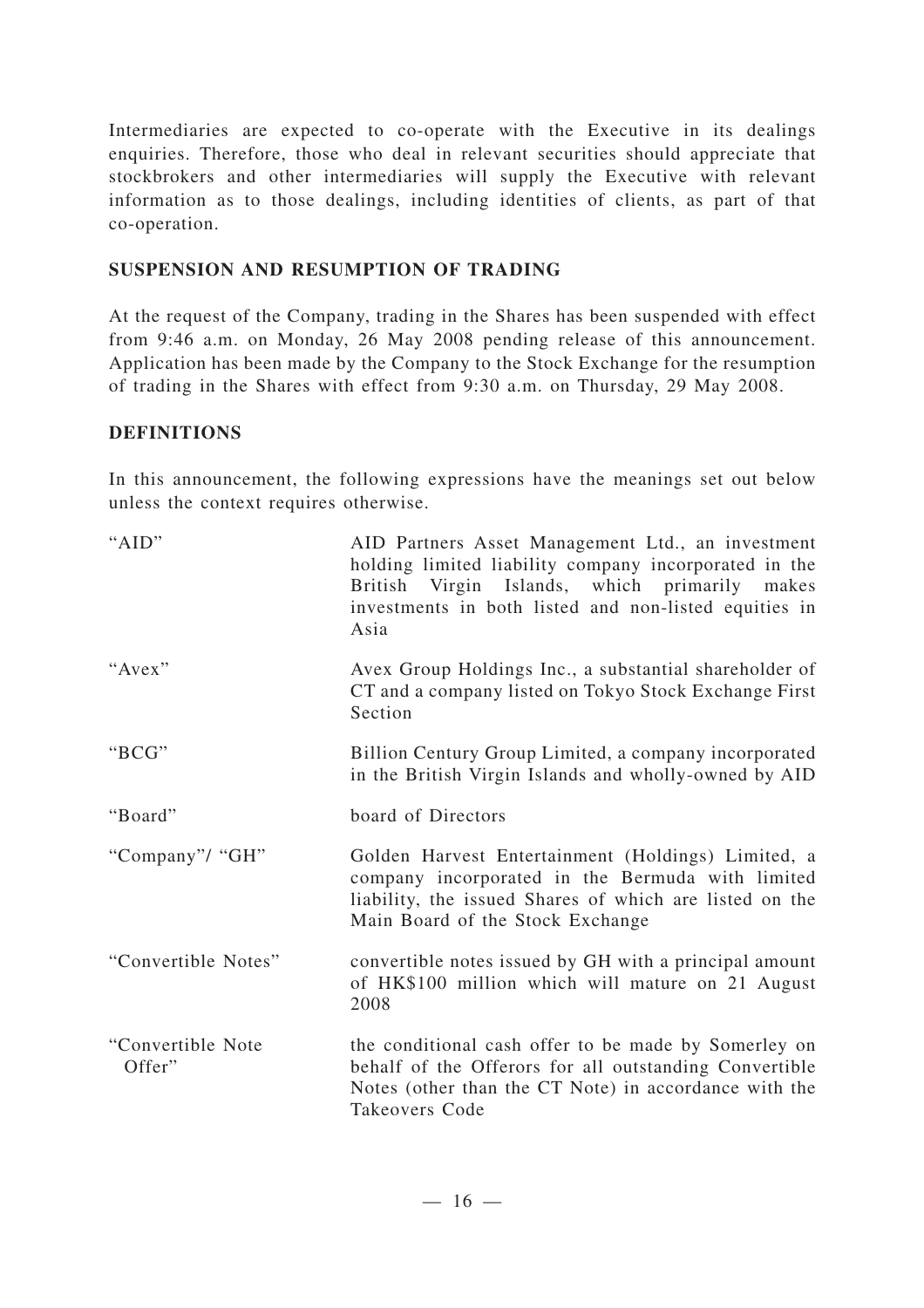| C(T)                        | Chengtian Entertainment Group (International) Holding<br>Company Limited, a company incorporated in the<br>British Virgin Islands with limited liability which<br>presently holds $31,462,151$ Shares (22.8%) of GH                           |
|-----------------------------|-----------------------------------------------------------------------------------------------------------------------------------------------------------------------------------------------------------------------------------------------|
| "CT Entertainment<br>Group" | CT and its subsidiaries                                                                                                                                                                                                                       |
| "CT Note"                   | the convertible note with a principal amount of HK\$20<br>million issued by the Company and held by CT which<br>will mature on 21 August 2008                                                                                                 |
| "Directors"                 | directors of the Company                                                                                                                                                                                                                      |
| "Executive"                 | the Executive Director of the Corporate Finance<br>Division of the SFC or any delegates of such Executive<br>Director                                                                                                                         |
| "Group"                     | GH and its subsidiaries                                                                                                                                                                                                                       |
| "Hong Kong"                 | the Hong Kong Special Administrative Region of the<br><b>PRC</b>                                                                                                                                                                              |
| "Last Trading Day"          | 23 May 2008, being the last trading day of the Shares<br>prior to the publication of this announcement                                                                                                                                        |
| "Listing Rules"             | the Rules Governing the Listing of Securities on the<br><b>Stock Exchange</b>                                                                                                                                                                 |
| "Mainway"                   | Mainway Enterprises Limited, a company incorporated<br>in the British Virgin Islands and wholly owned by Mr.<br>Wu                                                                                                                            |
| "Mr. Wu"                    | Mr. Wu Kebo, Chairman and executive director of GH<br>and the sole director and ultimate beneficial owner of<br>both of Skyera and Mainway                                                                                                    |
| "Offer Document"            | the offer document to be issued on behalf of the<br>Offerors to all holders of Shares, Convertible Notes and<br>Options in accordance with the Takeovers Code<br>containing, among other things, the terms<br>and<br>conditions of the Offers |
| "Offer Shares"              | the Shares not beneficially owned or agreed to be<br>acquired by the Offerors and parties acting in concert<br>with them                                                                                                                      |
| "Offerors"                  | Skyera International Limited and Mainway Enterprises<br>Limited                                                                                                                                                                               |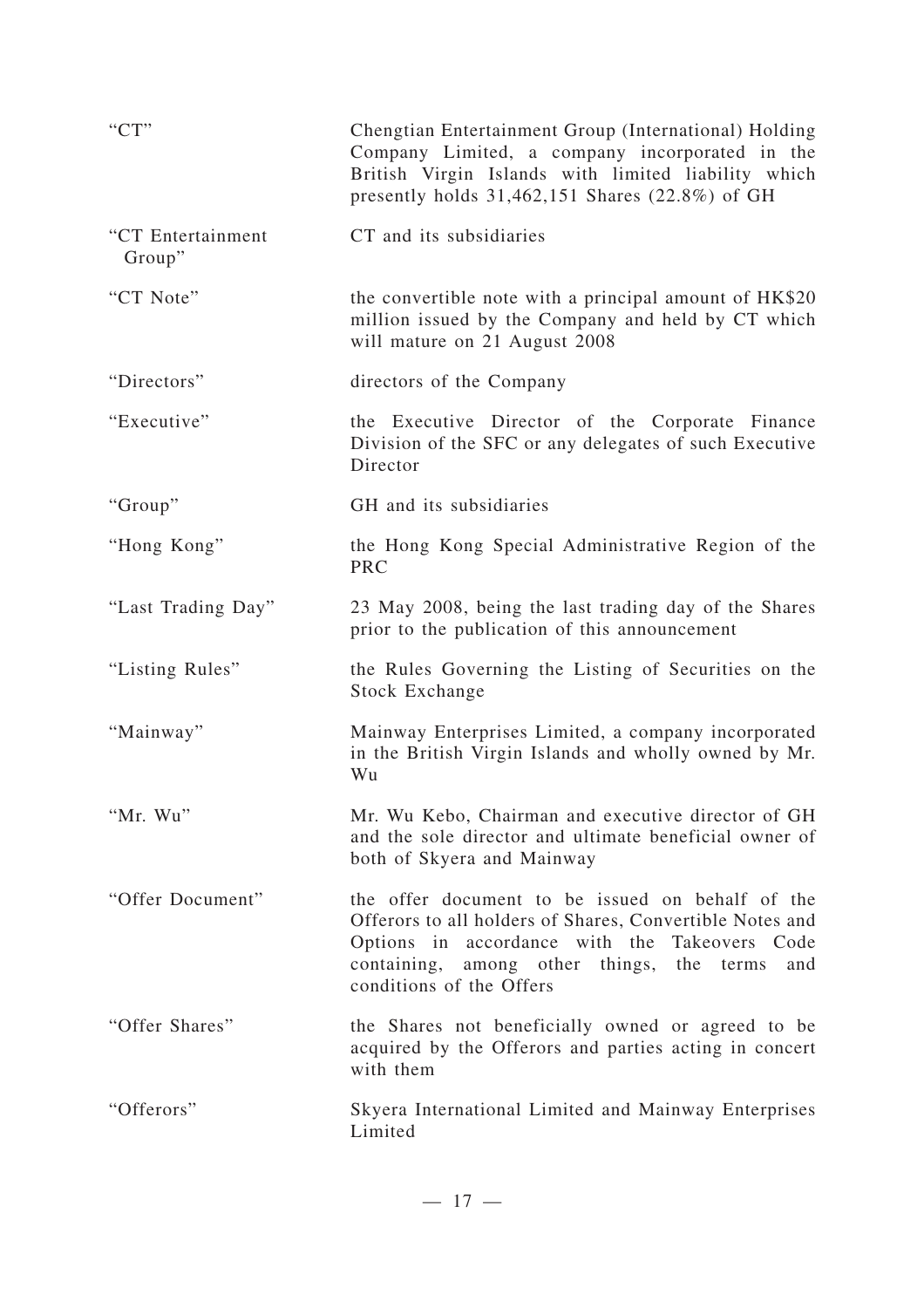| "Offers"              | the Share Offer, the Convertible Note Offer and the<br>Option Offer                                                                                                                                                                                                                                   |
|-----------------------|-------------------------------------------------------------------------------------------------------------------------------------------------------------------------------------------------------------------------------------------------------------------------------------------------------|
| "Option Offer"        | the cash offer to be made by Somerley on behalf of the<br>Offerors for all outstanding Options in accordance with<br>the Takeovers Code                                                                                                                                                               |
| "Options"             | the outstanding options granted by GH pursuant to the<br>Share Option Scheme                                                                                                                                                                                                                          |
| "PRC"                 | the People's Republic of China (excluding Hong Kong,<br>the Macau Special Administrative Region of the<br>People's Republic of China and Taiwan)                                                                                                                                                      |
| "SFC"                 | the Securities and Futures Commission of Hong Kong                                                                                                                                                                                                                                                    |
| "SFO"                 | Securities and Futures Ordinance (Chapter 571 of the<br>Laws of Hong Kong)                                                                                                                                                                                                                            |
| "Share Offer"         | the voluntary conditional cash offer to be made by<br>Somerley on behalf of the Offerors for all of the Offer<br>Shares in accordance with the Takeovers Code                                                                                                                                         |
| "Share Offer Price"   | the price at which the Share Offer will be made, being<br>HK\$3.7 per Offer Share                                                                                                                                                                                                                     |
| "Share Option Scheme" | the share option scheme adopted by GH on 28<br>November 2001                                                                                                                                                                                                                                          |
| "Shareholders"        | holders of Shares                                                                                                                                                                                                                                                                                     |
| "Share $(s)$ "        | ordinary shares of HK\$1.00 each in the issued share<br>capital of the Company                                                                                                                                                                                                                        |
| "Skyera"              | Skyera International Limited, a company incorporated<br>in British Virgin Islands and wholly owned by Mr. Wu                                                                                                                                                                                          |
| "Somerley"            | Somerley Limited, a licensed corporation under the SFO<br>permitted to engage in types 1 (dealing in securities), 4<br>(advising on securities), 6 (advising on corporate<br>finance) and 9 (asset management) of the regulated<br>activities thereunder and the financial adviser to the<br>Offerors |
| "Stock Exchange"      | The Stock Exchange of Hong Kong Limited                                                                                                                                                                                                                                                               |
| "Takeovers Code"      | the Hong Kong Code on Takeovers and Mergers                                                                                                                                                                                                                                                           |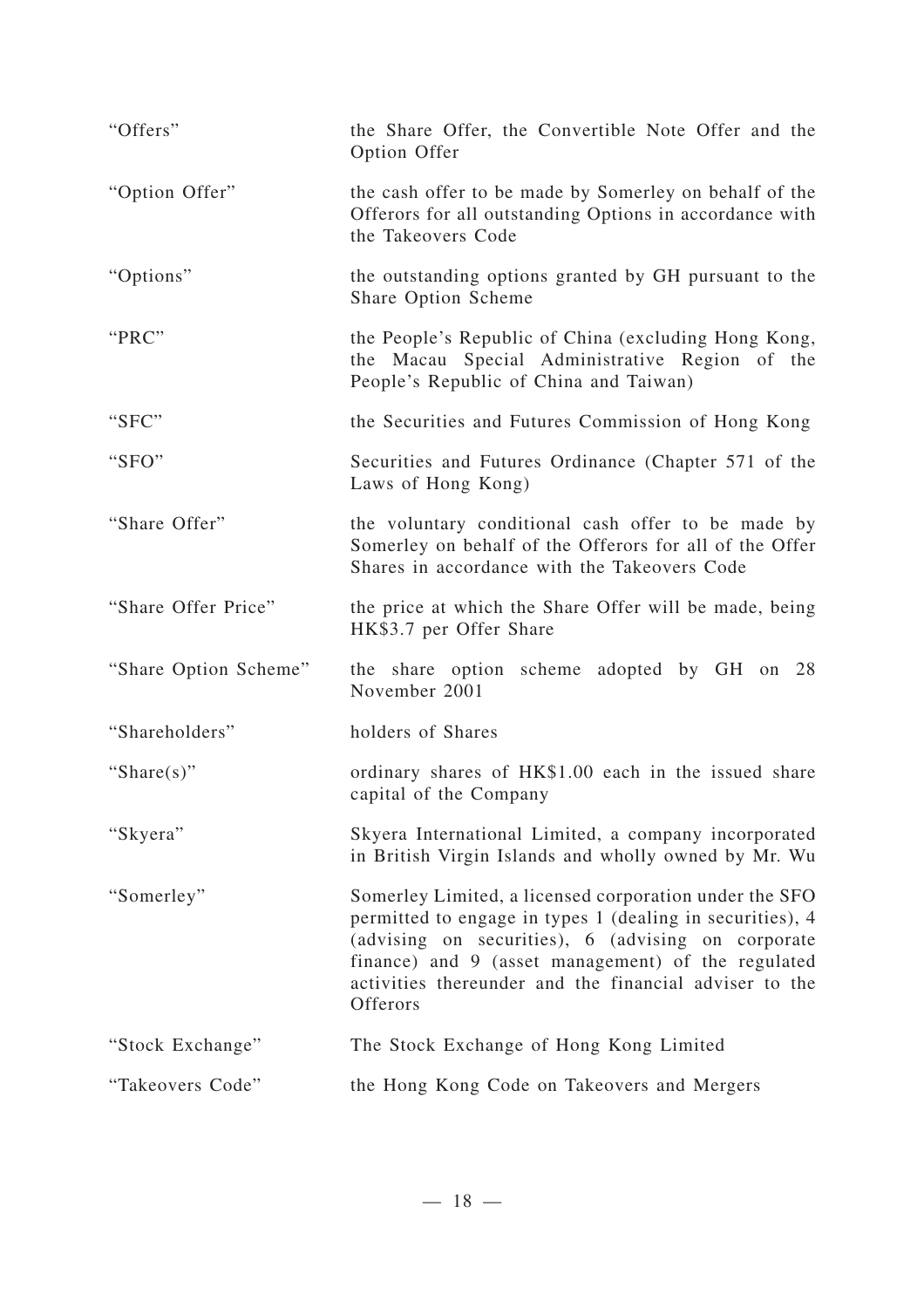| "U.S" or "United"<br>States" | United States of America                                                  |
|------------------------------|---------------------------------------------------------------------------|
| "US\$"                       | United States dollars, the lawful currency of the United<br><b>States</b> |
| " $HKS$ "                    | Hong Kong dollars, the lawful currency of Hong Kong                       |
| $\lq\lq q_0$ "               | per cent.                                                                 |

*For the purposes of illustration, unless otherwise specified, amounts in this announcement expressed in United States dollars have been translated into Hong Kong dollars at the rate of US\$1.00 = HK\$7.75.*

| By order of the board of directors of |  |
|---------------------------------------|--|
| <b>Mainway Enterprises Limited</b>    |  |
| Mr. Wu Kebo                           |  |
| Director                              |  |
|                                       |  |

#### By order of the board of directors of **Golden Harvest Entertainment (Holdings) Limited Mr. Lau Pak Keung** *Director*

Hong Kong, 28 May 2008

*The Directors jointly and severally accept full responsibility for the accuracy of the information contained in this announcement relating to the Group and confirm having made all reasonable enquiries that, to the best of their knowledge, opinions expressed in this announcement have been arrived at after due and careful consideration and there are no other facts not contained in this announcement, the omission of which would make any statement relating to the Group in this announcement misleading.*

*Mr. Wu accepts full responsibility for the accuracy of the information contained in this announcement (other than that relating to the Group) and confirms having made all reasonable enquiries that, to the best of his knowledge, opinions expressed in this announcement (other than those expressed by the Group) have been arrived at after due and careful consideration and there are no other facts not contained in this announcement, the omission of which would make any statement (other than those relating to the Group) in this announcement misleading.*